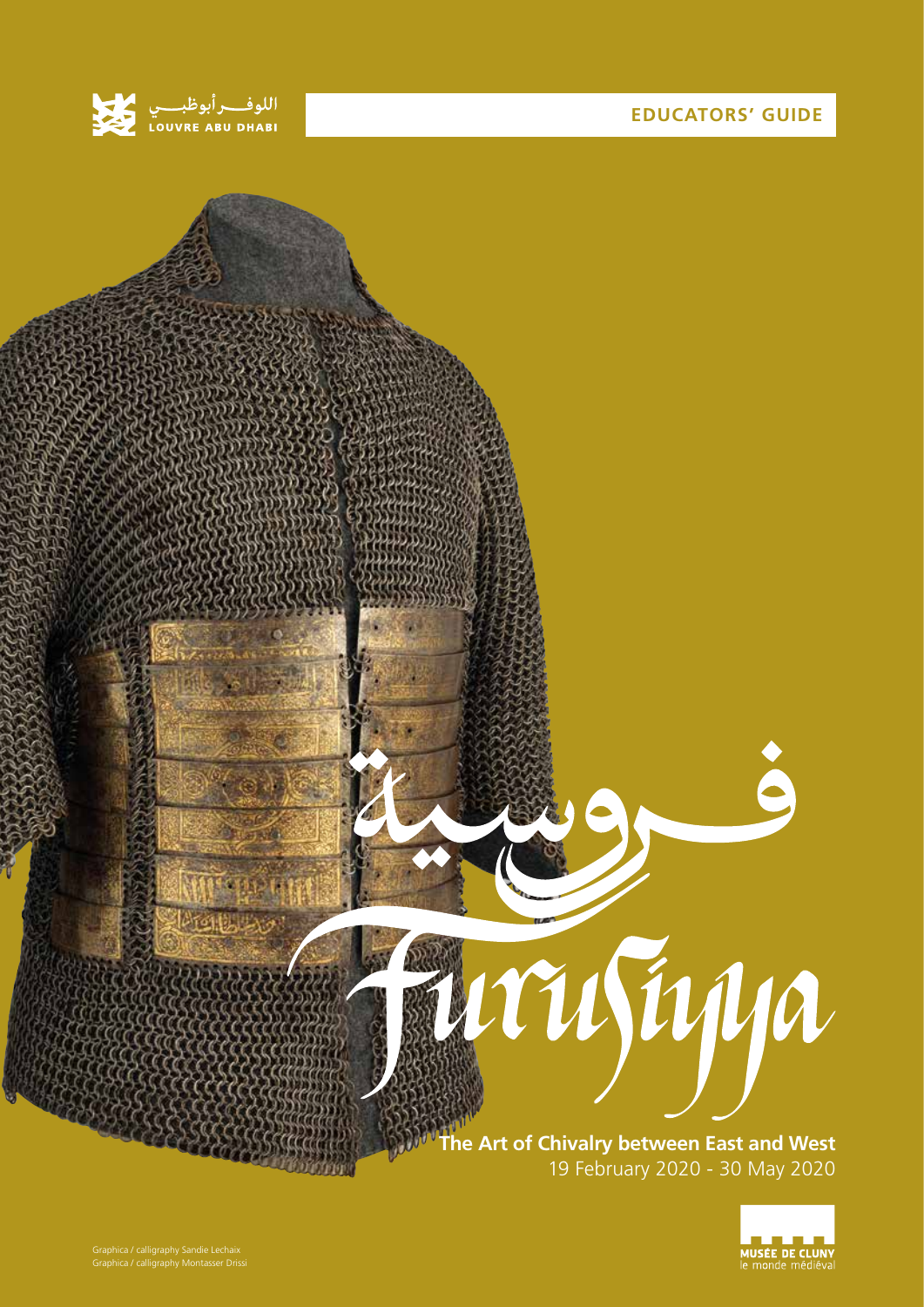## **EDUCATORS' GUIDE**



*This Educators' Guide helps teachers conduct a self-led tour of the Special Exhibition as part of their school visit to Louvre Abu Dhabi. Its purpose is to foster learning through students' observational, analytical, communication and critical thinking abilities. The in-gallery activities are intended for different age groups and curricula. We encourage you to adapt and build upon them to suit your classroom needs.*

## **ABOUT THE EXHIBITION | FURŪSIYYA: THE ART OF CHIVALRY BETWEEN EAST AND WEST**

This Special Exhibition displays objects from the chivalric culture of the Islamic and Christian worlds. It encompasses over 150 artefacts, from medieval armours, objects related to riding and battle, as well as manuscripts depicting chivalric scenes.

Presented in three sections, the artefacts on display originate from across the Middle East, including Iraq, Egypt and Syria, to the French and Germanic states in Europe, from around 500-1000 years ago.

The exhibition allows students to discover similarities between knightly traditions in these different parts of the medieval world and highlights the extraordinary cultural exchanges in key meeting points such as Southern Spain, Sicily and Syria.

The objects and works reflect the historical changes within these cultures and their attention to the values of medieval knights. Courage, faith, loyalty and honour can thus been seen as the cornerstone of a common culture, present in the Islamic East and the Christian West.



**EXPLORE** the general questions with your students.

**ENCOURAGE** them to observe closely and read the artwork labels to help them answer questions.



**REMIND** your students that there are no wrong or right answers, but to think about what they see and recognise in the artworks.

#### **GENERAL QUESTIONS**

**What is Chivalry? When do you think it started in the West?**

> **What is Furùsiyya? When do you think it started in the East?**

**What are the values of a medieval knight or a faris ? What would he look like?**

**How do you think some of the objects you will discover are connected to both the East and the West?**



#### **ACTIVITIES**

• The activities in this guide are based on a selection of artefacts and objects that are suitable for a range of age groups and subjects.

- You may modify the activities to suit your curriculum and learning objectives.
- The artefacts and objects introduce common aspects of chivalry in the East and the West, and a number of activities that you can conduct in the exhibition galleries and back in your classroom.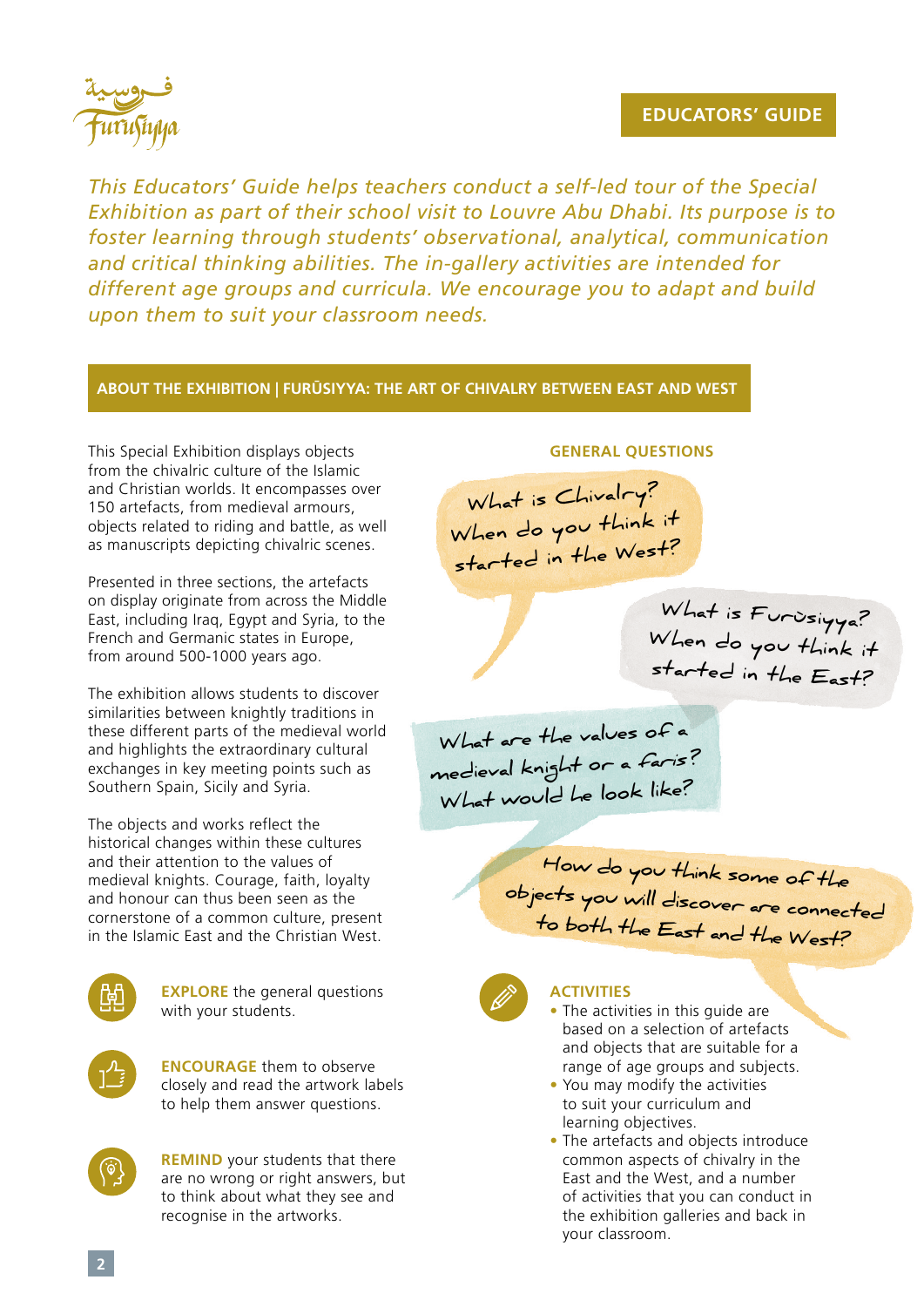# **Piece of fabric with** *fleurs-de-lis***, known as** *Shroud of Guy de Lusignan*Syria or Eqypt,  $14<sup>th</sup> - 15<sup>th</sup>$  century

Figured double silk cloth Musée de Cluny

**Suitable for Cycles 1 and 2 Possible subject connections: Visual Arts, History, Language Arts** 

### **ABOUT THE ARTWORK**

The repetitive representation of the *fleur-de-lis*  on this cloth indicates its association with the Kingdom of France. Yes several sultans in the East used it around 600 years ago and it was given an Arabic name: *faransīsiyya*.

The beige chevrons are lined on the inside with a repeated mirroring *naskhi* inscription. The inscription could be the nickname of a Mamluk officer in Turkish. The Mamluks ruled Egypt and Syria between 1250 and 1517.

There are only eight pieces of this cloth left in the world. The cloth is known as the *Shroud of Guy de Lusignan*, named after a powerful  $12<sup>th</sup>$  century lord. However stylistically, it refers to the 14<sup>th</sup> century silks woven in Mamluk Syria or Egypt.

The alternation of *fleurs-de-lis* is an example of the decorative use of a Western *coat of arms* that was used in the East.

### **OBJECTIVES**

#### Students learn about **western influences in the East.**

Students think about **symbolism** in design.

**HEAD TO CHAPTER I: RIDING**

## **ASK YOUR STUDENTS**

- **What different shapes**  What different shapes<br>do you see on the cloth?
- **Who do you think was**  The owner of this cloth?
- **Why do you think this cloth is an important object? 3**
- **How would you describe the different patterns?**
- **Which parts on the cloth are influenced by the West? 5**

## **ARTWORK #1**



#### **IN-GALLERY ACTIVITY: COMPARE AND CONTRAST**

- ASK your students to look around the exhibition, and locate another object with Western symbols and Arabic inscriptions.
- DISCUSS the similarities and differences between them and ask your students to describe the different patterns to a partner.



#### **CLASSROOM ACTIVITY: MY COAT OF ARMS**

- INFORM your students that they will be creating their own coat of arms.
- ASK them to draw different symbols that represent their personality, where they come from and their family.
- EXPLAIN that they can take inspiration from the symbols seen on the objects in the exhibition.
- INVITE students to present their finished work, explaining its personal representation of themselves.



- Mamluk dynasty
- Fleur-de-lis
- Western coat of arms
- Arabic inscription styles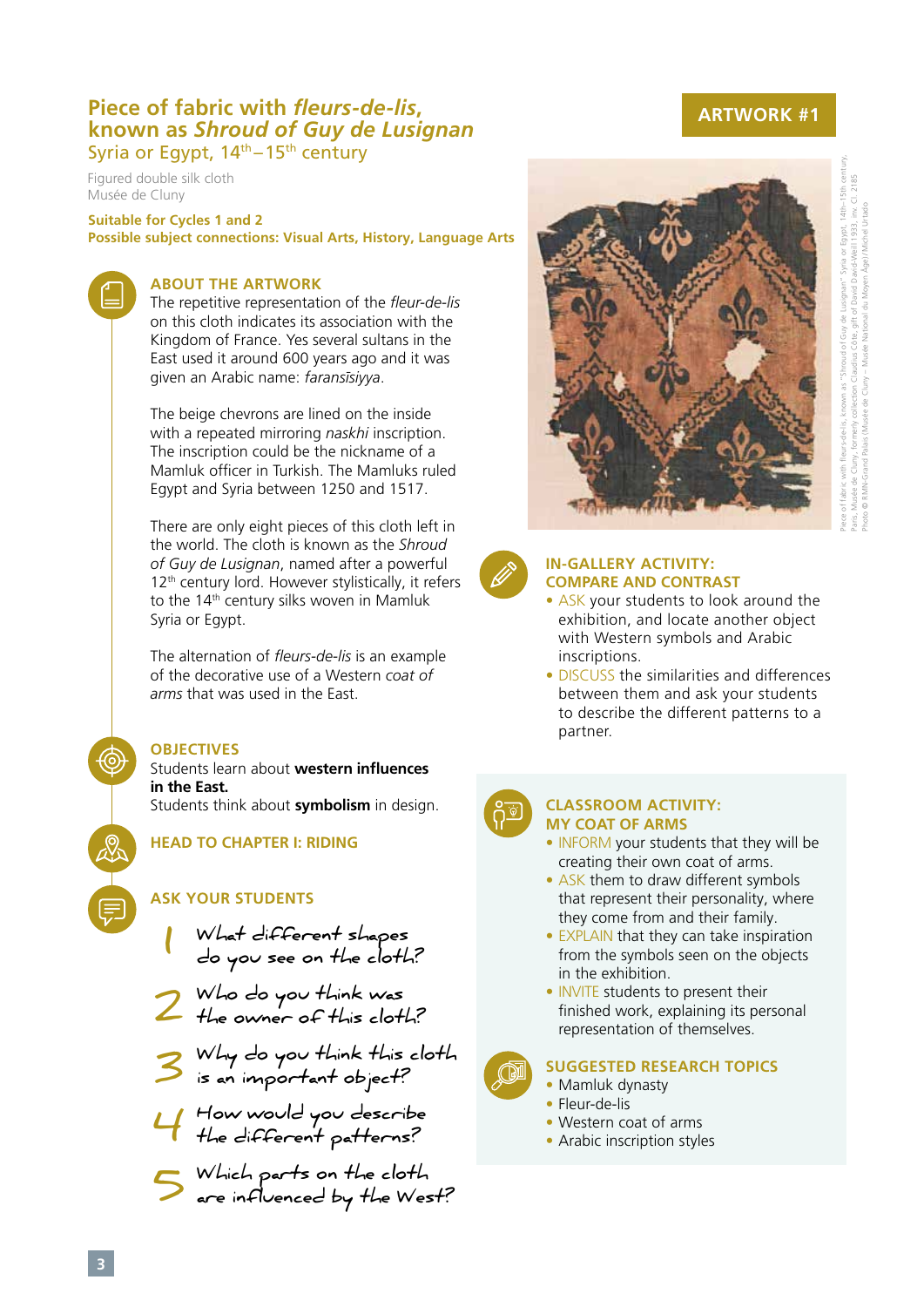## **ARTWORK #2**

## **Basin of the amir cupbearer Shihab al-Din Bakhtimur** Egypt or Syria, 1330

Copper alloy inlaid with silver and red copper Musée du Louvre

#### **Suitable for Cycles 1, 2 & 3 Possible subject connections: History, Language Arts, Visual Arts**

#### **ABOUT THE ARTWORK**

Coat of arms were first created and used in the west as identifying signs on battlefields. Heraldic practice then developed in the East mainly under the Mamluk dynasty. It was one of the few practices that made its way to the East from the West.

The coat of arms was also used for social distinction between amirs who occupied major ranks and positions in the state. The emblems were stylised representations of objects and were displayed in a circle most of the time. For instance, the coat of arms we see here includes a cup which reflects the position of amir Bakhtimur as sultan al-Nasir Muhammad's cupbearer (*saqi*). Other examples include a sabre for the sabre-bearer (*silahdār*), a diamondshaped towel for the master of robes (*jamdār*) and two mallets for the polo master (*jūkandār*).

#### **OBJECTIVES**

Students learn about **eastern coats of arms,**  and **cultural influences** between the East and the West.

**CONTINUE IN CHAPTER I: RIDING**

- **ASK YOUR STUDENTS**
- **What kind of object is this? 1**



- **Try to identify the written language on it. 3**
- **Which materials were**  Which materials were<br>Used in making this basin?



Basin of the amir cupbearer Shihāb al-dīn Baktimur, Egypt or Syria, c. 1330, amir cupbearer Shihāb al-dīn Baktimur, Egypt or Syria, c. 1330,<br>y inlaid with silver and red copper, Paris, Musée du Louvre Copper alloy inlaid with silver and red copper, Paris, Musée du Louvre sasin of the a<br>Copper alloy i Photo ©



#### **IN-GALLERY ACTIVITY: DESIGN AND SHARE**

- PROVIDE a number of paper plates and pencils and ask your students to draw a personalized coat of arms in the centre of the dish.
- INSTRUCT your students to write a description of what the coat of arms symbolizes around it.
- ASK your students to share what inspired their designs with a friend.



#### **CLASSROOM ACTIVITY: THE OLD VS. THE NEW**

- DIVIDE the class equally into 4 groups.
- PROVIDE your groups with different materials of your choice to design different coats of arms.
- GIVE each group an honorific position.
- INSTRUCT your students to work in their groups and design a coat of arms for each position.
- ASK them also to list a number of tasks that their rank would be responsible of in court.
- PRESENT the designs of all the different ranks created by your students.
- DISCUSS the importance of the creation of the ranks together.



- Eastern coats of arms
- Sultan Al-Nasir Muhammad and Amir Bakhtimur
- Social positions in Mamluk dynasty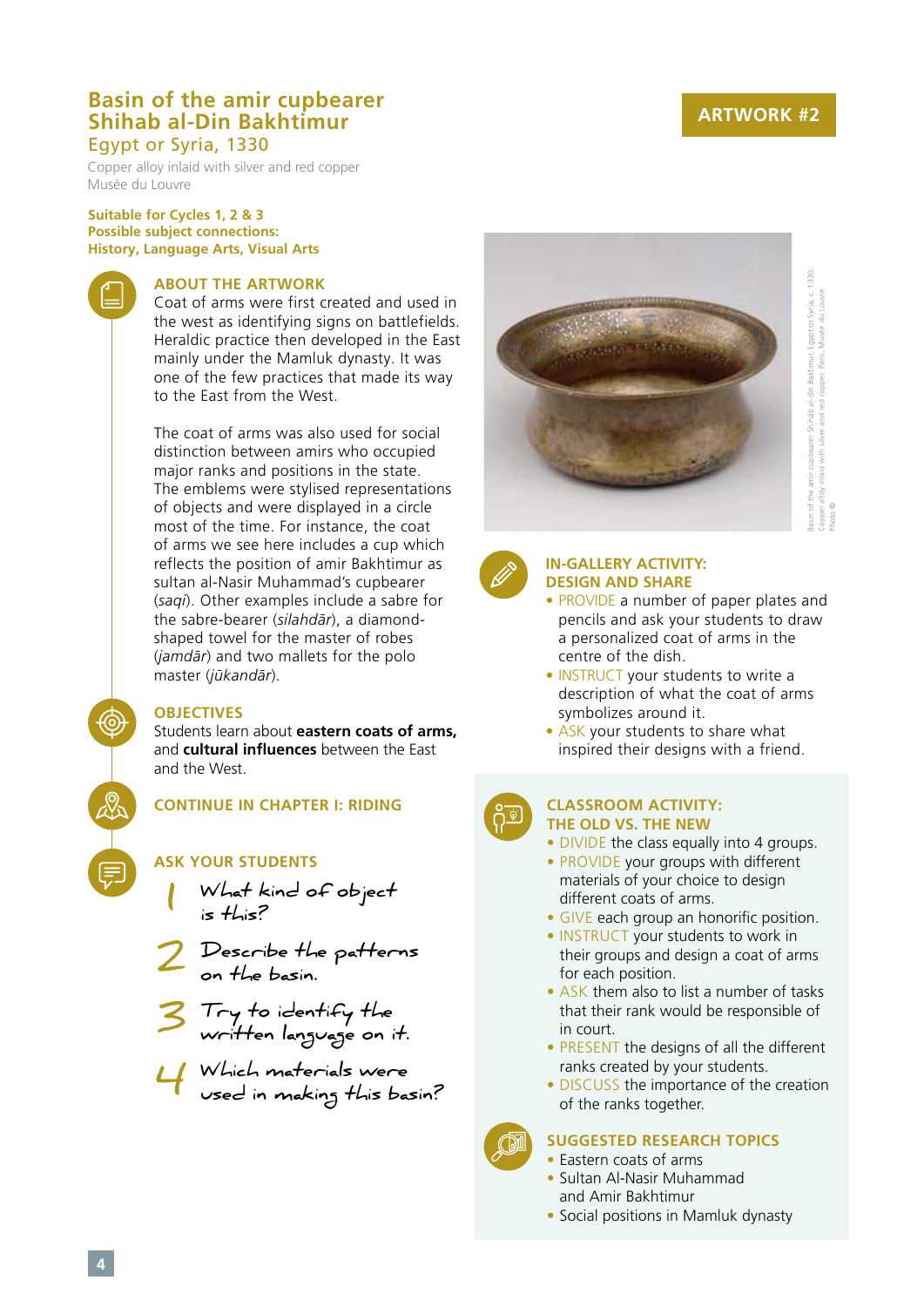## **Lamellar armour in the name of the Sultan Qāitbāy**  Egypt, 1468-1496

Steel, iron, copper alloy, gold The Metropolitan Museum of Art

**Suitable for Cycles 1, 2, 3 Possible subject connections: History, Visual Arts, Language Arts**



#### **ABOUT THE ARTWORK**

This rare armour is one of only four Mamluk examples known to have survived. It was seized by the *Ottoman* Turks following a conquest of Egypt in 1517 and kept as a trophy of war in the Ottoman collection in Istanbul.

It is made of *chainmail* and steel plates, which offered good protection and flexibility to the fighting rider. The mention of Sultan Qāitbāy appears on the armour's plates protecting the abdomen: "Glory to the Sultan, the master, the king, the scientist, the regent, the righteous, Qāitbāy, the Sultan of Islam and Muslims." In addition, the plates were also decorated with intricate *foliage* and circular medallions enclosing six pointed stars, which is believed to have a protective role.

Sultan Qāitbāy was one of the longest reigning Mamluk rulers of Egypt who ruled for nearly 30 years. He remains famous for his military campaigns against his Turkmen and Ottoman neighbours.

### **OBJECTIVES**

Students learn about **15th century Mamluk metalwork and armours.** 

**HEAD TO CHAPTER II: FIGHTING**

## **ASK YOUR STUDENTS**

- **What is this object? 1**
- **What are the materials**  Used to create the **armour?**
- **What techniques do you**   $\frac{1}{2}$  What techniques do<br>think were used to **create the object?**
- **What were the advantages of using these techniques? 4**
- **How do you think this object was useful? 5**



Shirt of mail and plate of the sultan Qāitbāy, Egypt, 1468–96, New York, The Metropolitan Museum of Art, Arms and Armor, Department, former collection of A. F. Vidal de Léry, purchase, gift of Arthur Ochs Sulzberger, and Rogers, Acquisitions and Fletcher Funds 2016, inv. 2016.99 Photo © The Metropolitan Museum of Art, Dist. RMN-Grand Palais/image of the MMA



#### **IN-GALLERY ACTIVITY: BUILD YOUR SUIT OF ARMOUR**

• LOOK around the exhibition and identify other armour elements in the exhibition (i.e. helmet, shields, swords, horse, etc.) to complete a suit of armour for a knight.



#### **CLASSROOM ACTIVITY: DESIGN YOUR OWN ARMOUR**

- DISCUSS all the information learnt and gathered about the armour.
- DIVIDE your students into pairs.
- EXPLAIN that they will design and create an armour inspired by this Mamluk armour.
- PROVIDE your students with pencils, coloured and metallic markers, white A4 paper, scissors, tape, paint and empty cardboard boxes.
- ENCOURAGE your students to use all the information discussed to help develop ideas.
- REMIND your students to focus on protection, mobility, weight as well as inscription on the plates when designing their armour.
- ASK each pair to share their design with you before they create their armour using the materials provided.

## **SUGGESTED RESEARCH TOPICS**

- Mamluk dynasty
- Suits of armour
- Sultan Qāitbāy

## **ARTWORK #3**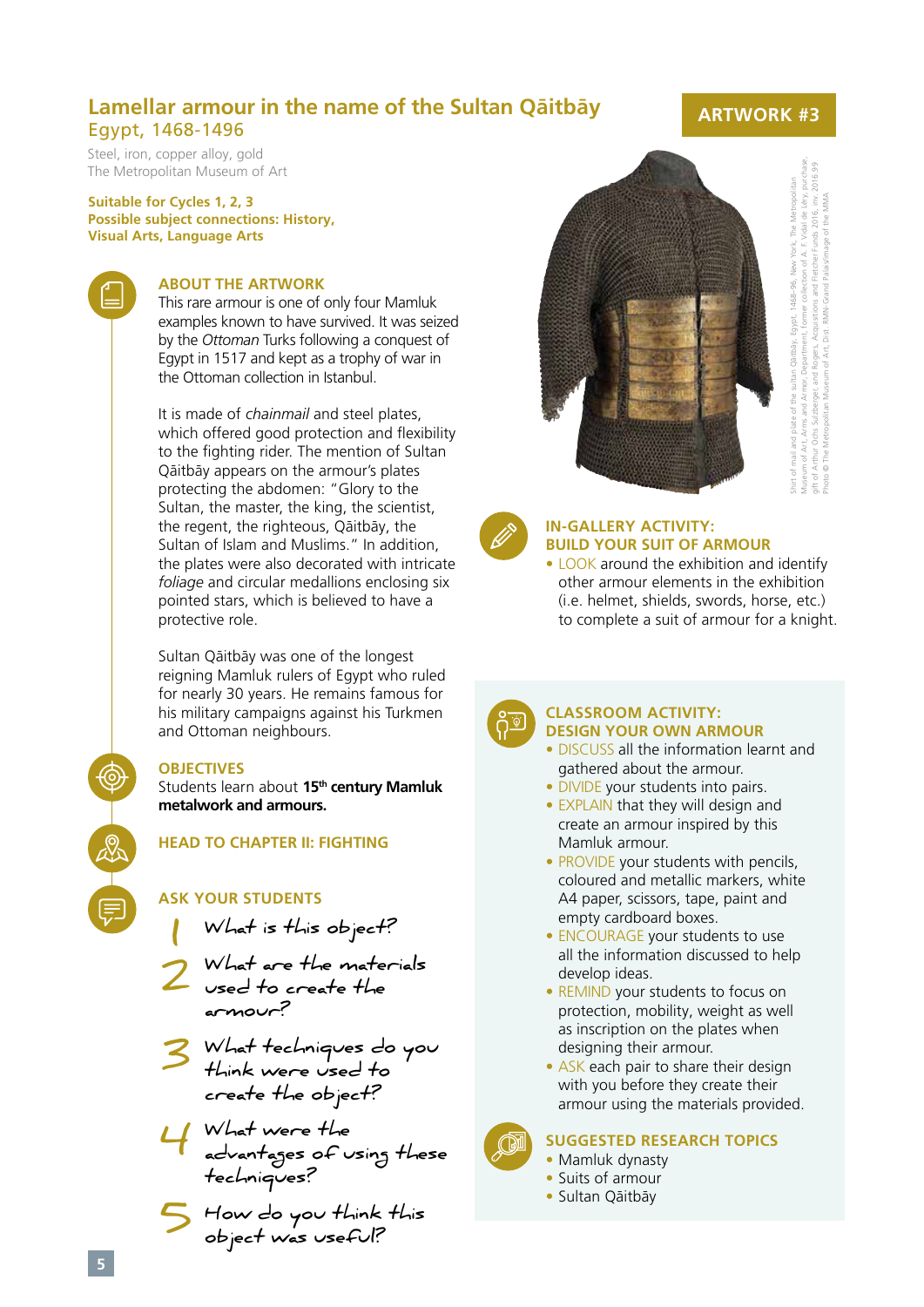## **Kitāb al-makhzūn jāmi'al-funūn**

(The Treasure where the Different Arts are United) Egypt, 8 July 1470

Ink, pigment and gold on paper Bibliothèque Nationale de France

**Suitable for Cycles 2 and 3 Possible subject connections: History, Physical Education, Drama, and Language Arts**

## **ABOUT THE ARTWORK**

Furūsiyya was both a representation of values and technical knowledge relating to various martial arts, mainly but not exclusively on horseback. The skills required for the mastery of Furūsiyya were set out in *treatises*, the oldest of which was written in the 9th century by Ibn Akhī Hizām al-Khutallī, a military master as well as a stable master. The rare treatises we see today, documenting Furūsiyya skills and techniques, are in fact Mamluk copies of originals from the Abbasid period, now lost to us.

Since the Abbasid period (750–1258), the Muslim world gave young recruits training in the art of horse riding to make them accomplished riders. Many of the exercises that helped them acquire technique, endurance, strength and precision had to be perfectly executed on foot before they could be attempted on horseback.The second part of the book is a discourse on the training of the rider and the handling of the arch, lance, sword, mace and crossbow. On-foot fighting is also discussed and there are illustrations of the archery exercises that were passionately practiced by Mamluk horsemen: *Qabaq* (aiming at a hanging squash) and *Birjās* (at a wooden target).

#### **OBJECTIVES**

Students will learn about the oldest **Furūsiyya skills** and **training of the Mamluk army** documented in old manuscripts.

### **HEAD TO CHAPTER II: FIGHTING**

### **ASK YOUR STUDENTS**

**What do you see?**

**Who do you think the figures are? 1 2**

**What do think they are 3** What do think they are<br>doing in these scenes?

**Why do you think these scenes were important to document? 4**

## **ARTWORK #4**





#### **IN-GALLERY ACTIVITY: ACT IT OUT**

- LOOK at different old manuscripts in the gallery.
- DISCUSS the different skills and activities documented in the drawings and whether they are still being practiced today.
- ASK students to choose one drawing, recreate the scene depicted in it and take pictures of your groups.



#### **CLASSROOM ACTIVITY: TIC-TAC-TOE ARCHERY**

- DIVIDE your class into teams of 4.
- PROVIDE each team with a child friendly bow and arrows toy set.
- PLACE a Tic- Tac -Toe board away from each team as their target.
- EXPLAIN that students get to shoot 5 arrows in each turn and must try to get 3 arrows in a row: horizontally, vertically or diagonally.
- MAKE sure that students shoot one at a time, while adhering to any safety rules established together.
- A team will score a point every time someone in their group gets three arrows in a row.
- This activity ends when every student in each team has participated in the game.



- Old treatises on Furūsiyya
- Birth of Furūsiyya during the Abbasid dynasty
- Training of the Mamluk army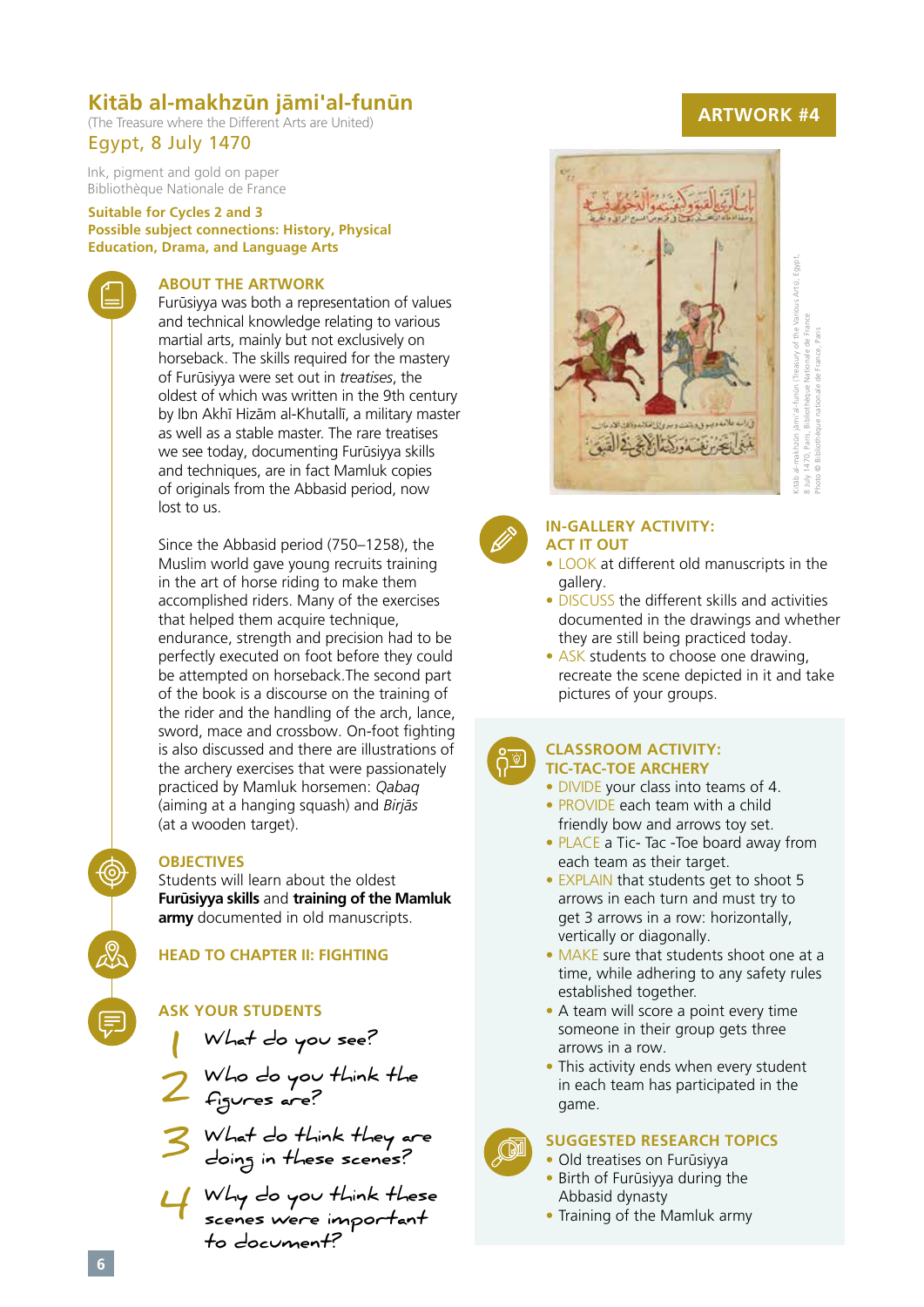## **Fiore dei Liberi,** *De arte luctandi*

"The Seven Swords and the Virtues of the Fencer" Northern Italy, early 15<sup>th</sup> century

Bibliothèque Nationale de France

**Suitable for Cycles 2 and 3 Possible subject connections: History, Language Arts, Visual Arts**

#### **ABOUT THE ARTWORK**

In order for mounted fighters to attain the rank of knighthood, it was necessary to master the handling of arms, riding and matters of war through training, which began at a very young age.

Although many fighters lived and fought for centuries during the *Middle Ages*, their martial practices were recorded in less than 50 works limited to the 13<sup>th</sup>, 14<sup>th</sup> and 15th centuries.

Whether these manuscripts are collections from a single or several masters, they highlight skills such as fencing in addition to the importance of the values of a knight.

Fiore dei Liberi presented a visual representation in which seven swords surround a man's body, with four animals symbolizing different knightly virtues: strength (the elephant), celerity (the tiger holding an arrow), prudence (the lynx) and boldness (the lion).

#### **OBJECTIVES**

Students will learn about the different **Western chivalric values and techniques** during the late middle ages.

**HEAD TO CHAPTER II: FIGHTING**

#### **ASK YOUR STUDENTS**

**What do you see? 1**

**Who do you think is represented in this artwork? 2**

**What do you think the**  S What do you think<br>different animals **symbolize?** 

**What are the different values and techniques a knight should accomplish? 4**

## **ARTWORK #5**



Fiore dei Liberi De arte luctandi "The Seven Swords and the Virtues of the Fencer", Northern Italy, early 15th century, Paris, Bibliothèque Nationale de France, Department of Manuscripts iore dei Liberi De arte luctandi "The Seven Swords and the Virtues of the Fencer", Northe ale de France. Depar century, Paris, Bibliothèque Nation Photo © Bibliothèque Nationale de France, Paris 15th hoto © Biblioth taly, early 1



#### **IN-GALLERY ACTIVITY: I, THE KNIGHT!**

- PROVIDE students with a blank A4 sized paper.
- INSTRUCT your students to draw themselves similar to the figure represented in the manuscript.
- ASK them to pick animals reflecting four knightly skills and values.



#### **CLASSROOM ACTIVITY: CHIVALRY SCROLLS**

- INVITE your your students to create their own code of conduct based on what a medieval knight should be.
- ASK your students to work in groups of 4.
- DISCUSS as a class the different aspects of knighthood.
- INSTRUCT the groups to brainstorm other aspects of chivalry and compare them to expected conduct by a good citizen of the community today. Are they different or similar?
- PROVIDE each group with a long page of light brown paper and coloured markers.
- ASK them to write down their codes of chivalry onto the scroll. Students can then decorate their scrolls with a fun title and border.

- Fiore dei Liberi, *De arte luctandi* • Knightly virtues and skills of the 15th century
- Animal representations in different cultures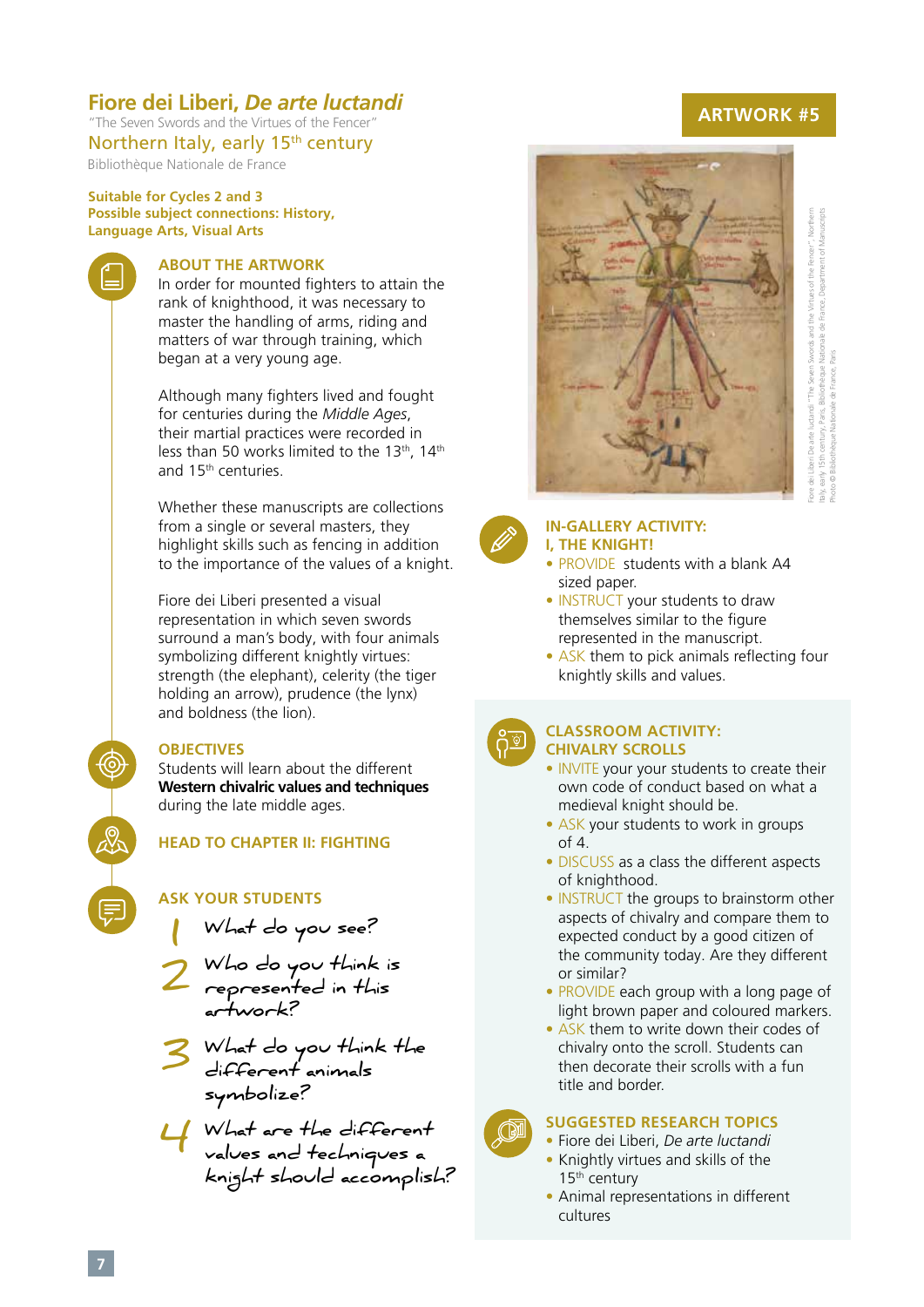## **Mirror Case: The Hunting Expedition**  France, 1330-1350

Ivory Louvre Abu Dhabi

#### **Suitable for Cycles 1 and 2 Possible subject connections: History, Language Arts, Visual Arts**

## **ABOUT THE ARTWORK**

This mirror case is decorated with a scene from courtly life carved in ivory. Such objects were often given as presents and enjoyed great popularity with ladies of the court as a personal item in the 14<sup>th</sup> century.

In this object, we see chivalry as part of aristocratic daily life away from wars and battlefields. Here we see four figures in the woods: a gentleman with a falcon on his wrist, a lady feeding a hawk, a young woman holding a lure and a servant blowing a horn. The combination of themes such as the lovers' ride and the hunting party with falcons was a common metaphor for the pursuit of love in medieval texts, and a popular theme with the ivory carvers.

Falconry was probably introduced by people from Central Asia and it was the subject of technical treatises documented by those who respected eastern cultures. This sport is known for its aristocratic nature and was adored and practiced by both men and women.

## **OBJECTIVES**

Students learn about **chivalry in aristocratic daily life** and **falconry.**

**HEAD TO CHAPTER III: LIVING AS A KNIGHT**

## **ASK YOUR STUDENTS**

- **What is this object? 1**
- **Describe the scene depicted on it. 2**
- **Who do you think these people are? 3**
- **How was this object made? 4**
- **Who do you think owned this object? 5**



Mirror case: The Hunting Expedition, France, Paris, c. 1330–50, Ivory, H. 10; W. 10 cm, Abu Dhabi, Louvre Abu Dhabi, inv. LAD 2013.052 Photo © Department of Culture and Tourism - Abu Dhabi/ Photo: Thierry Ollivier



#### **IN-GALLERY ACTIVITY: BREAK DOWN THE ELEMENTS**

- LOOK closely at the mirror case with your students.
- IDENTIFY all the figures you can see on it. Look for people, animals and objects.
- ASK your students to imagine who these people were and improvise the conversation that took place.



#### **CLASSROOM ACTIVITY: ROLE PLAY**

- DISCUSS falconry's role in aristocratic life during the Middle Ages.
- REMIND your students of the improvised conversations they imagined as part of the in-gallery activity.
- DIVIDE your students in groups and provide each group with an image of the mirror case.
- ASK your groups to write a simple story line and a short conversation between the 4 figures in the scene.
- PRESENT each role play to the classroom. You may use extra theatrical properties (props) and costumes to enhance the experience.



- Literature of courtly love
- Falconry
- Hunting during the Middle Ages